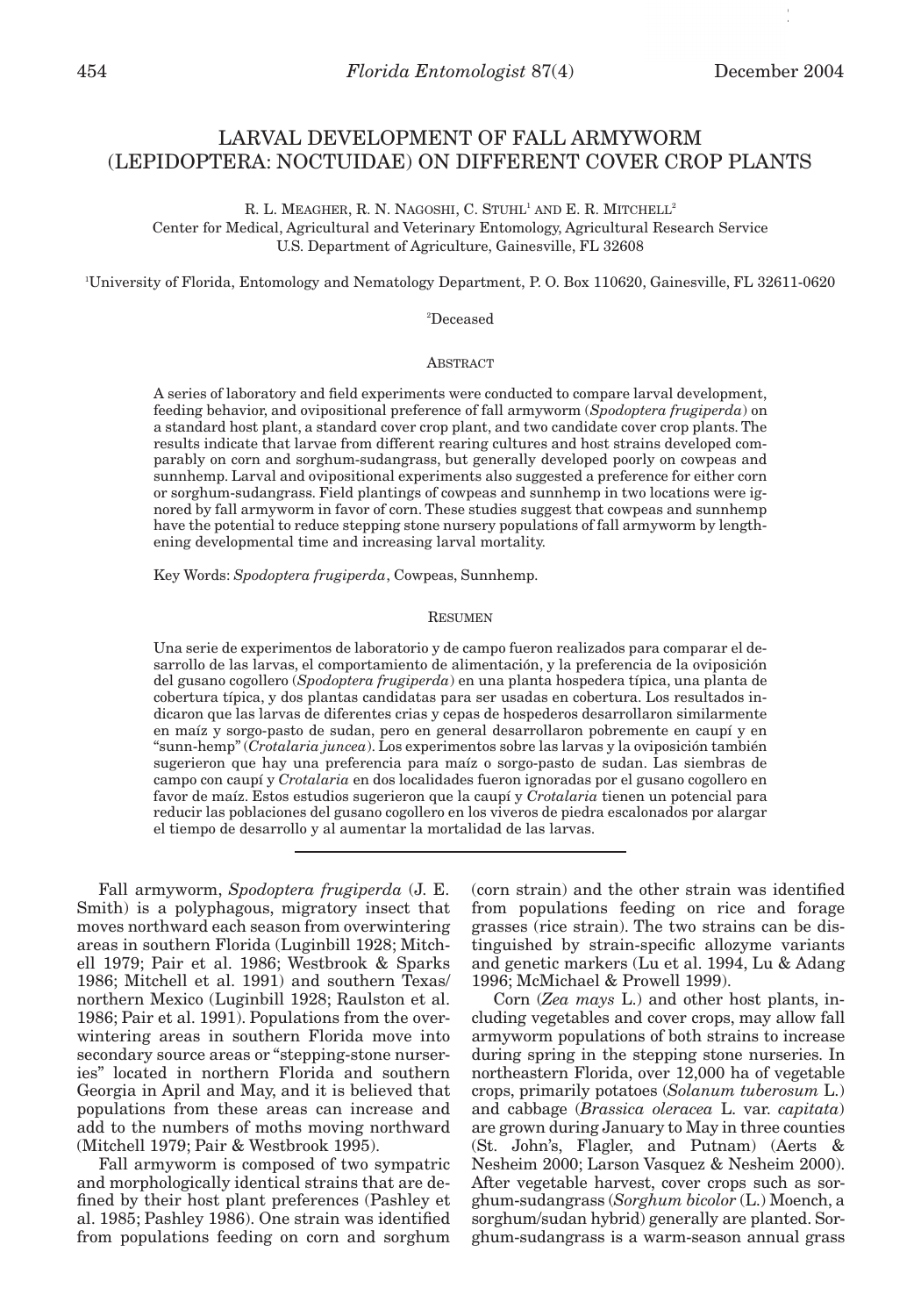hybrid that is used in Florida as a green manure cover crop following harvest of winter vegetables (Chambliss 2002). These plants are used to produce biomass, contribute nitrogen to the soil, increase soil organic matter, and prevent soil erosion (Chambliss et al. 2003; Rich et al. 2003). Benefits of cover crops in regards to biomass production, nitrogen yield, and crop yield have been shown for both large vegetable production systems (Creamer & Baldwin 2000) and small subsistence farming systems (Jeranyama et al. 2000).

In northern and southern Florida large populations of fall armyworm can develop in fields planted to sorghum-sudangrass (ERM, unpublished data; Pair & Westbrook 1995). Therefore, alternative cover crops that are poorer host plants for fall armyworm may reduce migrating populations. This research was conducted to compare population development and feeding behavior of fall armyworm host strains on a standard host plant (corn), a standard cover crop plant (sorghum-sudangrass) (SSG), and two candidate cover crop plants (iron-clay cowpeas and sunnhemp). Cowpeas [*Vigna unguiculata* (L.) Walpers spp. *unguiculata*] is a warm-season annual legume that alone or mixed with SSG can be used as a rotation or cover crop with vegetables (Miller et al. 1989). Sunnhemp (*Crotalaria juncea* L.) is a warm-season legume that is used as a cover crop in alternation with vegetable crops (Duke 1981; Li et al. 2000; Rich et al. 2003).

# MATERIALS AND METHODS

#### Larval Feeding Experiments

Larvae for this experiment were from two sources. 'Tifton' larvae were from a laboratory culture reared on artificial diet and shown to carry the mitochondrial marker of corn strain (Meagher & Gallo-Meagher 2003; Nagoshi & Meagher 2003). This culture originated from individuals received from Dr. James Carpenter, USDA-ARS, Tifton, GA and was reared on a pinto bean artificial diet according to the procedures of Guy et al. (1985). 'Ona' larvae were from a culture of individuals collected in July 2002 from the Range Cattle Research and Education Center, Ona, FL. This culture was reared on grasses (bermudagrass, *Cynodon dactylon* (L.) Pers. and stargrass, *C. nlemfuensis* Vanderyst var. *nlemfuensis* 'Florona') and has the rice strain mitochondrial marker (Nagoshi & Meagher 2003).

Plants were grown in 3.8-l pots in a greenhouse at ambient temperature, and were fertilized weekly with Miracle-Gro® 15-30-15 plant food. No pesticides were applied to the plants. New growth leaves were selected from plants aged ca. 3 wk. old for cowpeas, SSG, and corn, and 6 wk. old for sunnhemp. Plant foliage was placed on filter paper discs (Whatman®, 90 mm) moistened with

ca. 1 ml deionized water in a 9-cm diameter polystyrene petri dish (Thomas Scientific, catalog #3488-B32). One neonate larva was placed on plant foliage, and the petri dishes were placed in an incubator at  $23.9 \pm 2^{\circ}$  with a 14:10 photoperiod. The filter paper in each petri dish was moistened daily with ca. 1 ml of deionized water for the first 10 days. Larvae were supplied with a continuous amount of fresh plant material until time of pupation. Larval weights were measured at 10 days. Development time (in days) from neonate to pupa, pupal weight, and sex were recorded at pupation. For each host plant, 15-30 larvae were arranged in three replications on different dates, and mortality on each host plant was recorded. Analysis of variance of log10-transformed data (PROC MIXED, Contrasts, Littell et al. 1996) was used to examine variation among plants.

# Larval Choice Experiments

The larval choice experiments were designed to evaluate the feeding preference of larvae on leaf sections of four host plants. Rice strain larvae from the Ona culture were used along with corn strain larvae collected from a population near Hague, FL. This culture was reared on greenhouse-grown corn and was in culture for < four generations. Plant culturing and leaf selection was similar to that used for the larval feeding experiment, except that leaves were trimmed to a uniform size (ca.  $2 \times 5$  cm).

Four separate experiments were completed. First, a four-choice experiment compared sections from the four host plants. One section of each plant was randomly placed on filter paper discs moistened with ca. 3 ml deionized water and sections were placed ca. 2 cm from the center along the outer edge of the petri dish. Twenty neonate larvae from Ona or Hague cultures were placed in the center of each petri dish, which were then placed in an incubator at  $23.9 \pm 2^{\circ}$  with a 14:10 photoperiod. Counts were made after 24 h by observing the number of larvae on or under each leaf section. The second experiment was a twochoice test comparing corn to each of the other plants using Ona larvae.

Results from the first two experiments led us to test two possible explanations for the reduced plant host specificity of the rice strain culture. The third experiment examined whether the feeding experience of the parents influenced the plant host preference of the next generation. Rice strain larvae that completed development on each host plant were mated and resulting progeny were tested against all four plants. The fourth experiment was a four-choice test that used the progeny of larvae that selected each host plant in Experiment 1. Therefore, larvae that selected corn, cowpeas, SSG, or sunnhemp were reared on that plant and their progeny used in the bioassay.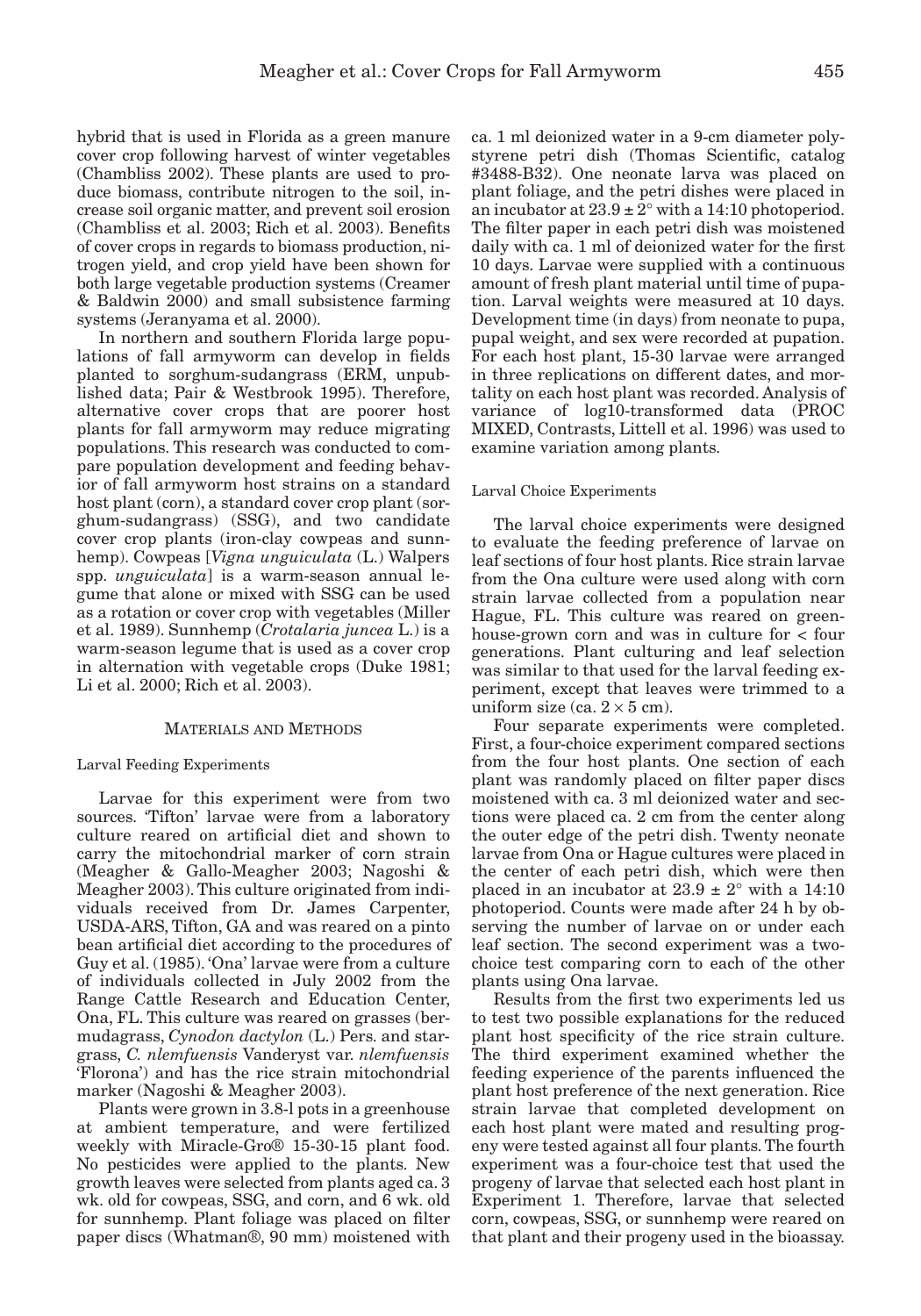All experiments contained 10 replications. Analysis of variance of square root-transformed data (PROC MIXED, Contrasts, Littell et al. 1996) was used to examine variation among plants.

### Oviposition Choice Experiments

In addition to larval preference, the differential distribution of fall armyworm on different plant types could result from selective ovipositional behavior by adult females. Oviposition choice experiments were conducted in a greenhouse using plastic swimming pools as a cage. The bioassay consisted of a plastic swimming pool  $(109.2 \text{ cm}) \times 12 \text{ cm}$  h) containing 22.7 kg of commercially available sand. Hardware cloth (1.27 cm l, 25.4 cm h) was curled and placed in the sand along the inside edge of the pool. Gray window screen was placed on top of the hardware cloth, and a second inverted swimming pool was placed on top of the screen to form a 'sandwich'.

All tests used our Gainesville laboratory culture reared on artificial diet and shown to carry the mitochondrial marker of corn strain (Meagher & Gallo-Meagher 2003). Greenhouse-grown plants (same size and age as plants used above) were placed outside for 3 d before being used. One plant of each host was placed randomly in a circle inside the unit. Ten male and female moths (<5 d old) were placed along with a 10% honey-sugar solution feeding station in the center of the unit. The screen and top pool were placed on top of the hardware cloth enclosing the moths. In this way, moths could not oviposit on the smooth surface of the top or bottom pools. Plants were sampled 48 h later for eggmasses. Experiment 1 was completed June– August 2001 and used 10 separate cages (replications); experiment 2 was completed in October 2001 and used 8 replications. All data were transformed by a square root  $(y + 0.5)$  transformation

and means were separated with the Contrasts statement in PROC MIXED (Littell et al. 1996).

## Field Experiments

Corn, cowpeas, SSG, and sunnhemp were planted in four randomized complete blocks at a field site in Gainesville on 19 June 2001 and at the University of Florida Vegetable Research Station, Hastings on 8 July 2001. Each plot was four rows wide by 30.5 m long. An additional treatment of green manure (SSG, incorporated into the soil 60 d after planting) was added to the Hastings test. Standard agronomic practices were used except no insecticides were applied. All plots were sampled beginning in late July and ending in early October for evidence of plant damage and the presence of larvae. Plants were sampled for larvae by checking a randomly selected one-meter row at each observation point. Analysis of variance of square root-transformed data (PROC MIXED, Contrasts, Littell et al. 1996) was used to examine variation among treatments.

## RESULTS

## Larval Feeding

Differences between Tifton (corn strain) and Ona (rice strain) cultures were found for larval weight, pupal weight, larval development time, and survival, and there was a significant interaction between culture and host plant  $(P < 0.0001)$ (Table 1). Therefore results from each culture were statistically analyzed separately. For the Tifton culture, the largest larvae were found on corn, where the average weight was higher than that of larvae cultured on SSG or cowpeas (*P* < 0.001). Larvae grown on sunnhemp were significantly smaller, averaging approximately 21% of

TABLE 1. LARVAL WEIGHT, PUPAL WEIGHT, LARVAL DEVELOPMENT TIME, AND SURVIVAL OF TIFTON (CORN STRAIN) AND ONA (RICE STRAIN) FALL ARMYWORM LARVAE FED DIFFERENT HOST PLANTS. MEANS WITH THE SAME UPPER-CASE (BETWEEN CULTURES) OR LOWERCASE (AMONG PLANTS WITHIN A CULTURE) LETTER ARE NOT SIGNIFI-CANTLY DIFFERENT,  $P > 0.05$ .

| Culture | Plant                                     | Larval wt.<br>(mg)                                                                                   | Pupal wt.<br>(mg)                                                                                     | Development time<br>(days)                                                                       | % Survival                                                                                            |
|---------|-------------------------------------------|------------------------------------------------------------------------------------------------------|-------------------------------------------------------------------------------------------------------|--------------------------------------------------------------------------------------------------|-------------------------------------------------------------------------------------------------------|
| Tifton  | corn<br><b>SSG</b><br>cowpeas<br>sunnhemp | $50.4 \pm 4.1 B$<br>$83.5 \pm 8.8$ a<br>$51.2 \pm 6.5$ b<br>$34.5 \pm 5.0$ bc<br>$18.0 \pm 3.9$ c    | $182.4 \pm 4.2$ A<br>$160.3 \pm 6.8$ b<br>$209.6 \pm 5.7$ a<br>$151.9 \pm 8.9 h$<br>$190.6 \pm 7.4$ a | $20.9 \pm 0.3 B$<br>$19.1 \pm 0.5$ a<br>$19.7 \pm 0.3$ a<br>$23.3 \pm 0.6$ b<br>$23.4 \pm 0.5$ b | $62.2 \pm 0.07$ B<br>$62.2 \pm 0.12$ b<br>$95.6 \pm 0.04$ a<br>$51.1 \pm 0.06$ b<br>$40.0 \pm 0.04$ b |
| Ona     | corn<br><b>SSG</b><br>cowpeas<br>sunnhemp | $109.0 \pm 6.5$ A<br>$122.2 \pm 6.1$ b<br>$209.6 \pm 12.9$ a<br>$62.5 \pm 6.4$ c<br>$41.9 \pm 4.6$ c | $158.8 \pm 2.2 B$<br>$166.8 \pm 3.0 a$<br>$176.2 \pm 3.1$ a<br>$151.0 \pm 4.7$ b<br>$140.6 \pm 4.1 c$ | $18.1 \pm 0.3$ A<br>$15.6 \pm 0.2$ b<br>$14.3 \pm 0.2$ a<br>$20.5 \pm 0.5$ c<br>$22.1 \pm 0.4$ d | $77.2 \pm 0.05$ A<br>$91.1 \pm 0.02$ a<br>$86.7 \pm 0$ ab<br>$67.8 \pm 0.04$ b<br>$63.3 \pm 0.13$ b   |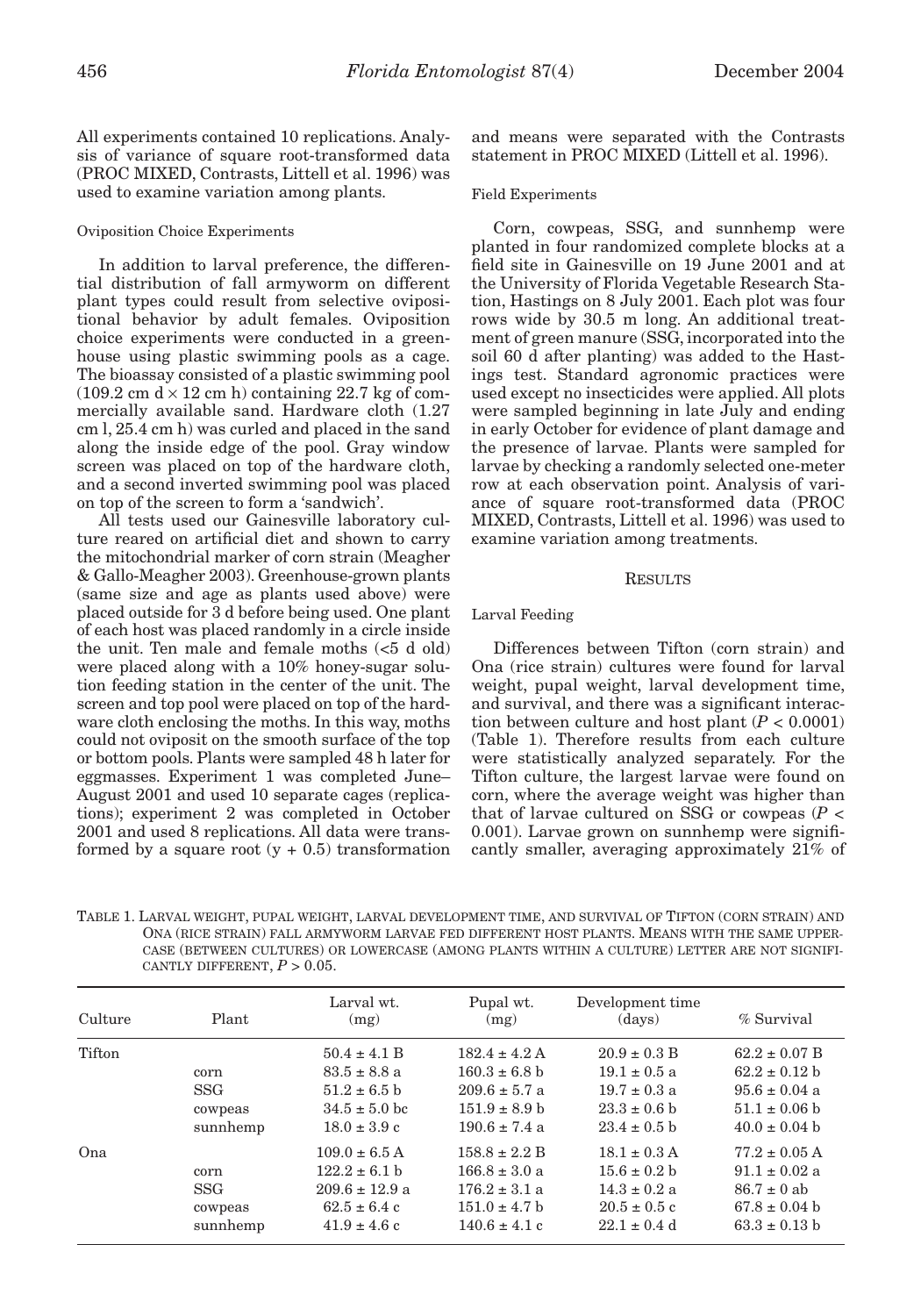the weight from those on corn (Table 1). A somewhat different result was observed with pupal weights. The heaviest pupae were those developing on SSG and sunnhemp, with those from corn and cowpeas being about 20-25% smaller. Larvae feeding on cowpeas and sunnhemp took longer to develop than those on corn and SSG, and had lower survival than those on SSG.

The rice strain was similar to the corn strain in that the smallest larvae, longest development time, and highest mortality were associated with development on cowpeas and sunnhemp (Table 1). There was unusually high early larval growth on SSG, with an average weight about 70% greater than found on corn. However this early growth on SSG did not lead to an exceptionally high pupal weight.

# Larval Choice

Larvae from the more recently derived corn strain culture (Hague) selected corn over SSG and were rarely found on cowpeas (*P* < 0.0001, Table 2). No larvae were found on sunnhemp. In comparison, rice strain larvae from the Ona culture displayed an equal preference for corn and SSG compared to sunnhemp and cowpeas (Table 2). The two-choice bioassays with rice strain larvae comparing corn with the other plants showed only a difference between corn and cowpeas (Table 3).

Ona larvae whose parents were reared on the different host plants were generally found more on corn and SSG and less on cowpeas, no matter what the host plant was of the parents (Table 4). The exception was larvae from SSG-reared parents, which showed equal preference for all plants. Ona larvae whose parents selected different host plants were generally found more on corn or SSG and less on cowpeas (Table 5). Larvae from parents that selected sunnhemp were an exception, choosing that plant at a similar frequency as corn or SSG.

TABLE 2. NEONATE FALL ARMYWORM LARVAE FROM HAGUE OR ONA CULTURES TESTED IN CHOICE BIOASSAYS COMPARING FOUR HOST PLANTS. MEANS (AMONG PLANTS WITHIN A CULTURE) WITH THE SAME LETTER ARE NOT SIGNIFI-CANTLY DIFFERENT,  $P > 0.05$ .

| Culture | Plant                                     | Larvae per section                                                       |
|---------|-------------------------------------------|--------------------------------------------------------------------------|
| Hague   | corn<br><b>SSG</b><br>sunnhemp<br>cowpeas | $14.6 \pm 1.3$ a<br>$4.9 \pm 1.3$ b<br>$0 \pm 0 c$<br>$0.2 \pm 0.1$ c    |
| Ona     | corn<br>SSG<br>sunnhemp<br>cowpeas        | $8.3 \pm 0.8$ a<br>$6.3 \pm 0.8$ a<br>$2.6 \pm 0.8$ b<br>$1.8 \pm 0.7$ b |

TABLE 3. TWO-CHOICE BIOASSAYS OF ONA FALL ARMY-WORM NEONATES COMPARING CORN TO SSG, SUNNHEMP, OR COWPEAS. MEANS IN EACH COM-PARISON WITH THE SAME LETTER ARE NOT SIG-NIFICANTLY DIFFERENT,  $P > 0.05$ .

| Plant      | Larvae per section |
|------------|--------------------|
| Corn       | $3.2 \pm 0.7$ a    |
| <b>SSG</b> | $4.2 \pm 1.9$ a    |
| Corn       | $8.6 \pm 0.8$ a    |
| Sunnhemp   | $5.2 \pm 1.0$ a    |
| Corn       | $11.6 \pm 1.5$ a   |
| Cowpeas    | $2.6 \pm 0.5$ b    |

#### Oviposition Choice

The first study performed during the summer resulted in few eggmasses and no significant difference among plants (Fig. 1). Oviposition during October was higher, with more eggmasses found on corn and SSG plants and fewer on cowpeas or sunnhemp. These results indicate that at least under greenhouse conditions and during the autumn season, females can show a preference for corn and SSG over the other plants.

#### Field Experiment

In Hastings, larval populations were found primarily on corn plants  $(12.9 \pm 2.6)$  larvae per 1 m-row) compared to SSG  $(2.1 \pm 0.5)$  or SSG with

TABLE 4. FOUR-CHOICE BIOASSAYS WITH ONA FALL ARMY-WORM NEONATES WHOSE PARENTS WERE REARED ON CORN, SSG, SUNNHEMP OR COWPEAS. MEANS (WITHIN A GROUPING) WITH THE SAME LETTER ARE NOT SIGNIFICANTLY DIFFERENT,  $P > 0.05$ .

| Plant parents<br>reared on | Plant.                             | Larvae per section                                                        |
|----------------------------|------------------------------------|---------------------------------------------------------------------------|
| corn                       | corn<br>SSG<br>sunnhemp<br>cowpeas | $4.6 \pm 1.0 a$<br>$6.9 \pm 1.3$ a<br>$3.6 \pm 0.8$ b<br>$2.8 \pm 0.5$ b  |
| SSG                        | corn<br>SSG<br>sunnhemp<br>cowpeas | $5.9 \pm 1.1$ a<br>$5.2 \pm 0.9$ a<br>$3.7 \pm 0.8$ a<br>$3.4 \pm 1.4$ a  |
| sunnhemp                   | corn<br>SSG<br>sunnhemp<br>cowpeas | $8.0 \pm 0.8$ a<br>$7.8 \pm 1.1$ a<br>$1.4 \pm 0.5$ b<br>$1.6 \pm 0.6$ b  |
| cowpeas                    | corn<br>SSG<br>sunnhemp<br>cowpeas | $6.7 \pm 1.5$ a<br>$5.4 \pm 0.9$ a<br>$3.6 \pm 0.6$ ab<br>$1.8 \pm 0.7$ b |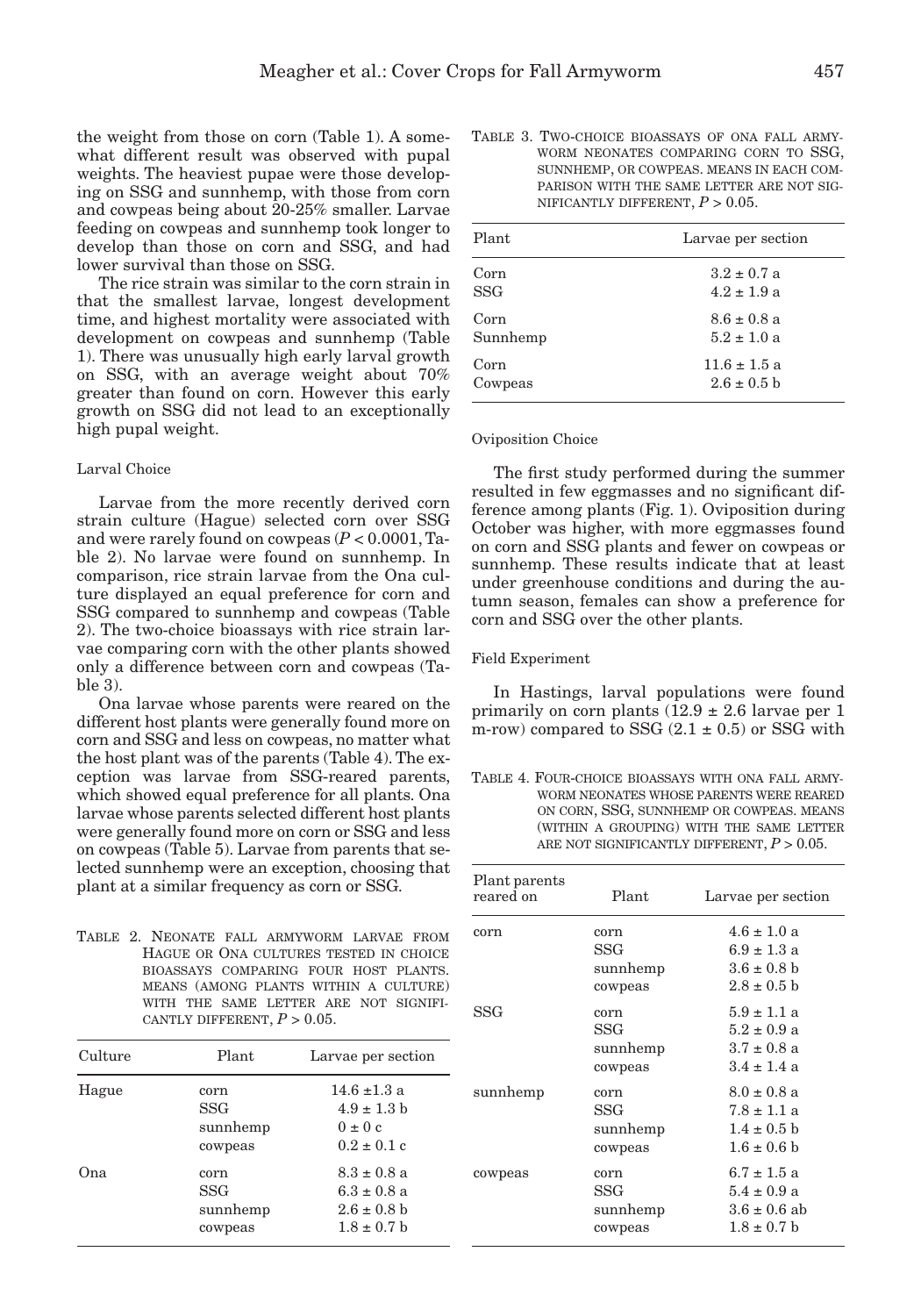TABLE 5. FOUR-CHOICE BIOASSAYS WITH F, ONA FALL AR-MYWORM NEONATES WHOSE PARENTS SE-LECTED CORN, SSG, SUNNHEMP OR COWPEAS IN FIRST TEST. MEANS (WITHIN A GROUPING) WITH THE SAME LETTER ARE NOT SIGNIFI-CANTLY DIFFERENT,  $P > 0.05$ .

| Plant parents<br>selected | Plant.                             | Larvae per section                                                                |
|---------------------------|------------------------------------|-----------------------------------------------------------------------------------|
| corn                      | corn<br>SSG<br>sunnhemp<br>cowpeas | $5.4 \pm 0.5$ a<br>$5.4 \pm 0.6$ a<br>$6.6 \pm 0.9 a$<br>$0.9 \pm 0.3$ b          |
| SSG                       | corn<br>SSG<br>sunnhemp<br>cowpeas | $7.1 \pm 1.0 \text{ a}$<br>$3.8 \pm 0.8$ b<br>$5.7 \pm 0.8$ ab<br>$1.9 \pm 0.4$ c |
| sunnhemp                  | corn<br>SSG<br>sunnhemp<br>cowpeas | $4.7 \pm 1.0$ ab<br>$6.2 \pm 0.6$ a<br>$5.0 \pm 0.8$ ab<br>$3.1 \pm 0.6$ b        |
| cowpeas                   | corn<br>SSG<br>sunnhemp<br>cowpeas | $6.7 \pm 0.6$ a<br>$5.5 \pm 0.8$ ab<br>$3.2 \pm 0.7$ bc<br>$2.8 \pm 0.7$ c        |

green manure  $(1.9 \pm 0.5)$  (Fig. 2). No fall armyworm larvae were found on cowpeas or sunnhemp. The Gainesville plots provided the same information, as more larvae were collected on corn  $(26.0 \pm 3.8)$  compared to SSG  $(3.5 \pm 1.0)$ . Very few larvae were collected on sunnhemp  $(0.17 \pm 1)$ 0.1) or cowpeas (0.08  $\pm$  0.06). It was surprising that few larvae were found on SSG, but the results suggest that when both corn and SSG are present in the same area, fall armyworm will show a strong bias to the former. DISCUSSION



Fig. 1. Adult moths tested in swimming pool bioassays comparing oviposition on four host plants in summer and October experiments. For each test, columns with the same letter are not significantly different,  $P > 0.05$ .



Fig. 2. Number of fall armyworm larvae collected from 1-m row of host plant in experiments conducted at Hastings and Gainesville, FL, 2001.

Previous studies have compared the development of the two host strains on different food sources, most notably corn and turf grass (Pashley 1988; Whitford et al. 1988; Pashley et al. 1995; Veenstra et al. 1995). These showed several strain-specific differences with respect to larval and pupal weights, consumption rates, development times, and mortality. It was surprising that only 62.2% of the Tifton larvae feeding on corn survived to the pupal stage. Although the Tifton culture shows the mitochondrial marker for corn strain, it was a laboratory culture that historically developed on meridic diet and may have exhibited feeding behavior effects of colonization (Mason 1987).

In general, rice strain larvae were larger and the development period shorter than the corn strain on all four host plants. This differs from previous reports indicating that when grown on corn, corn strain larvae were larger (Pashley et al. 1995). Apparently substantial variation can occur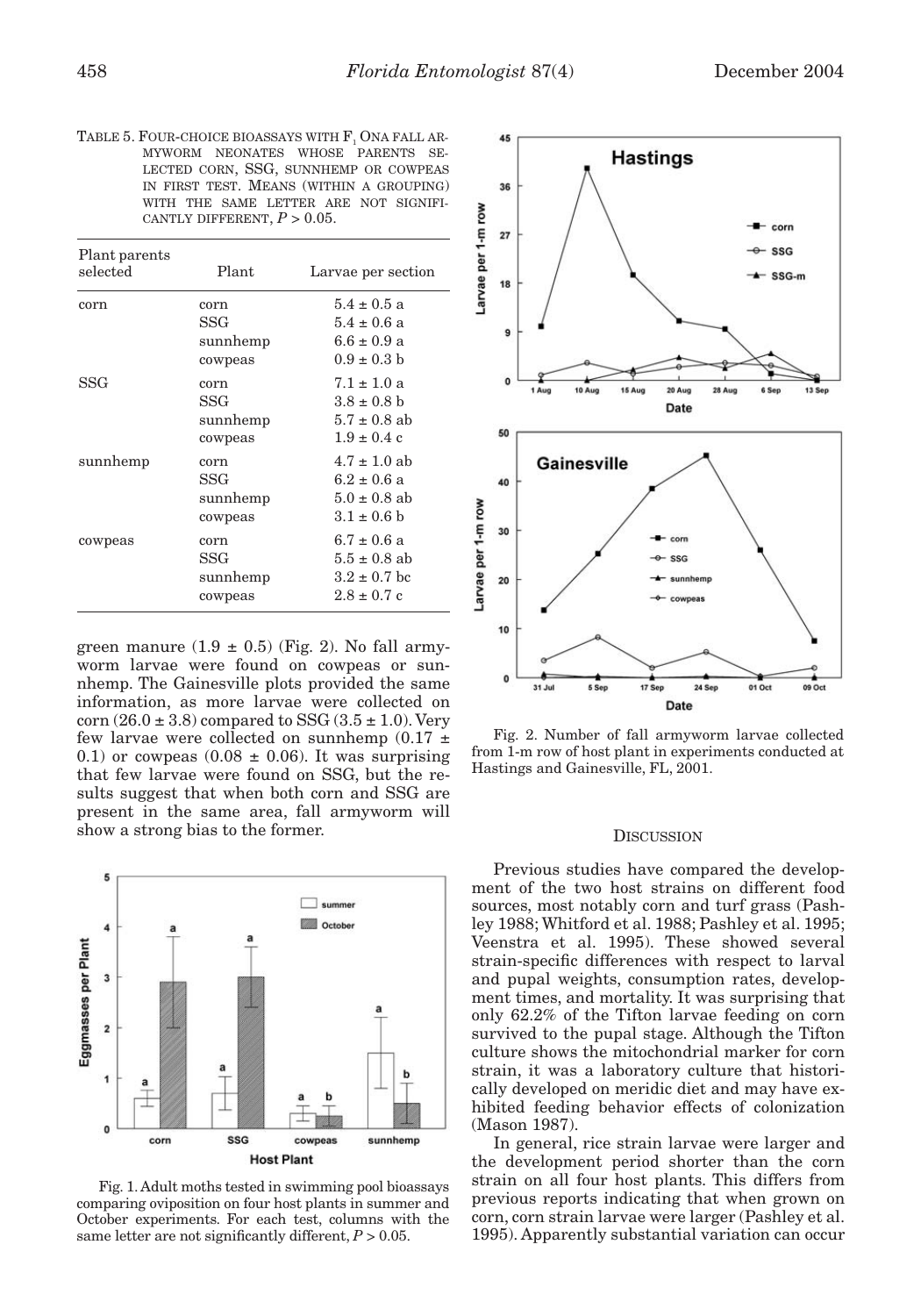with different cultures and experimental conditions. Despite these potential difficulties, our larval feeding studies consistently indicated that the two strains find cowpeas and sunnhemp to be a less favorable food source than corn or SSG.

Results from the larval choice experiments suggest strain differences in the preference of larvae to particular plant hosts. While both strains were attracted to corn, the corn strain preference appeared to be stronger and more specific. The result with corn strain larvae is consistent with a previous study that showed that larvae demonstrated a strong preference for corn over turf grass (Pashley et al. 1995).

For rice strain larvae, parental feeding on corn or SSG did not lead to increased bias of their progeny for these plants. Similarly, the larvae from parents raised on cowpeas or sunnhemp showed no increased preference to these plants. These results indicate that parental feeding history does not significantly influence the feeding preference of the progeny. Experiment 4 tested whether the variation in the rice strain culture was due to genetic polymorphisms, e.g., the presence of subpopulations with heritable biases to different plants. If this were the case, then larvae from parents that selected a particular host should be predisposed to the same bias, resulting in an increased proportion of that generation choosing the same plant. Results showed no clear evidence of strong heritability for plant preference. Therefore, it appears that the reduced specificity of rice strain larvae to corn compared to the corn strain represents an innate strain-specific difference.

Fall armyworm oviposition has been described on corn (Thomson & All 1983) and cotton (Ali et al. 1989), with differential preferences reported both within and among crops (Combs & Valerio 1980; Pitre et al. 1983). Only one previous study examined oviposition preference between host strains, with results showing a strong preference for corn strain moths to oviposit on corn and rice strain moths to oviposit on bermudagrass (Whitford et al. 1988). Recent research suggests that tactile cues may be more important than plant volatiles (Rojas et al. 2003), consistent with observations of egg masses on many non-plant objects such as vinyl flags (Thomson & All 1982), plastic bucket traps, and vehicle mirrors (RLM, unpublished). Our results indicate that a seasonal and/ or environmental context must be taken into account when interpreting ovipositional studies.

A previous study described fall armyworm infestation in a forage sorghum field in southern Florida (Pair & Westbrook 1995). With 64% of the 200-ha field infested, the authors calculated hypothetically that the field could have produced 320 million adults/ha if 50% of the larvae survived to adulthood. The amount of SSG grown in Florida is not known, but almost 122,000 ha of vegetables were planted in 2002 (Anonymous 2003). If 50% of the vegetable land is planted to a SSG cover crop, over 19 trillion adult moths are potentially produced (320 million adults per ha  $\times$  61,000 ha). Therefore, large numbers of moths are potentially produced that could migrate to northerly areas or remain in local areas to later infest future crops.

Our experiments suggest that cowpeas and sunnhemp have the potential to reduce these populations of fall armyworm by lengthening developmental time and increasing larval mortality. Furthermore, these alternative cover crops are much less attractive to fall armyworm larvae and adults, and so may limit the concentration of this pest when corn is unavailable. Reducing the endogenous fall armyworm population in cover crops could both mitigate the level and delay the timing of infestation during the subsequent corngrowing season while simultaneously interfering with migration. While a potentially effective and economical means of cultural control, substantial additional research is needed to determine the influence of cover crops on the population dynamics of fall armyworm and thereby the potential effect of changes in cover crop choice. In particular, we need to determine the extent to which different cover crops serve as refuges for fall armyworm populations throughout the year and in particular during periods when corn is unavailable.

## ACKNOWLEDGMENTS

We thank H. Burnside, W. Copeland, C. Dillard, R. Furlong, and J. Leach for technical assistance with the experiments, and D. P. Weingartner (Univ. of Florida, Plant Pathology Department) for assistance in the field experiment in Hastings. We thank J. Carpenter (USDA-ARS, Tifton, GA) for the Tifton fall armyworm culture. We thank R. L. Bugg (Univ. of California-Davis) and S. Pair (USDA-ARS, Lane, OK) for critical review of an early manuscript. The use of trade, firm, or corporation names in this publication is for the information and convenience of the reader. Such use does not constitute an official endorsement or approval by the United States Department of Agriculture or the Agricultural Research Service of any product or service to the exclusion of others that may be suitable.

#### REFERENCES CITED

- AERTS, M. J., AND O. N. NESHEIM. 2000. Florida crop/ pest management profiles: potatoes. Univ. of Florida, IFAS, Florida Coop. Ext. Serv. Circ. 1237.
- ALI, A. R. G. LUTTRELL, H. N. PITRE, AND F. M. DAVIS. 1989. Distribution of fall armyworm (Lepidoptera: Noctuidae) egg masses on cotton. Environ. Entomol. 18: 881-885.
- ANONYMOUS. 2003. Florida agricultural facts. Florida Agricultural Statistics Service, Orlando, FL.
- *Chambliss, C. G.* 2002. Producing millets and sorghums. Univ. of Florida, IFAS, Florida Coop. Ext. Serv. SS-AGR-89.
- CHAMBLISS, C. G., R. M. MUCHOVEJ, AND J. J. MULLA-HEY. 2003. Cover crops. Univ. of Florida, IFAS, Florida Coop. Ext. Serv. SS-AGR-66.